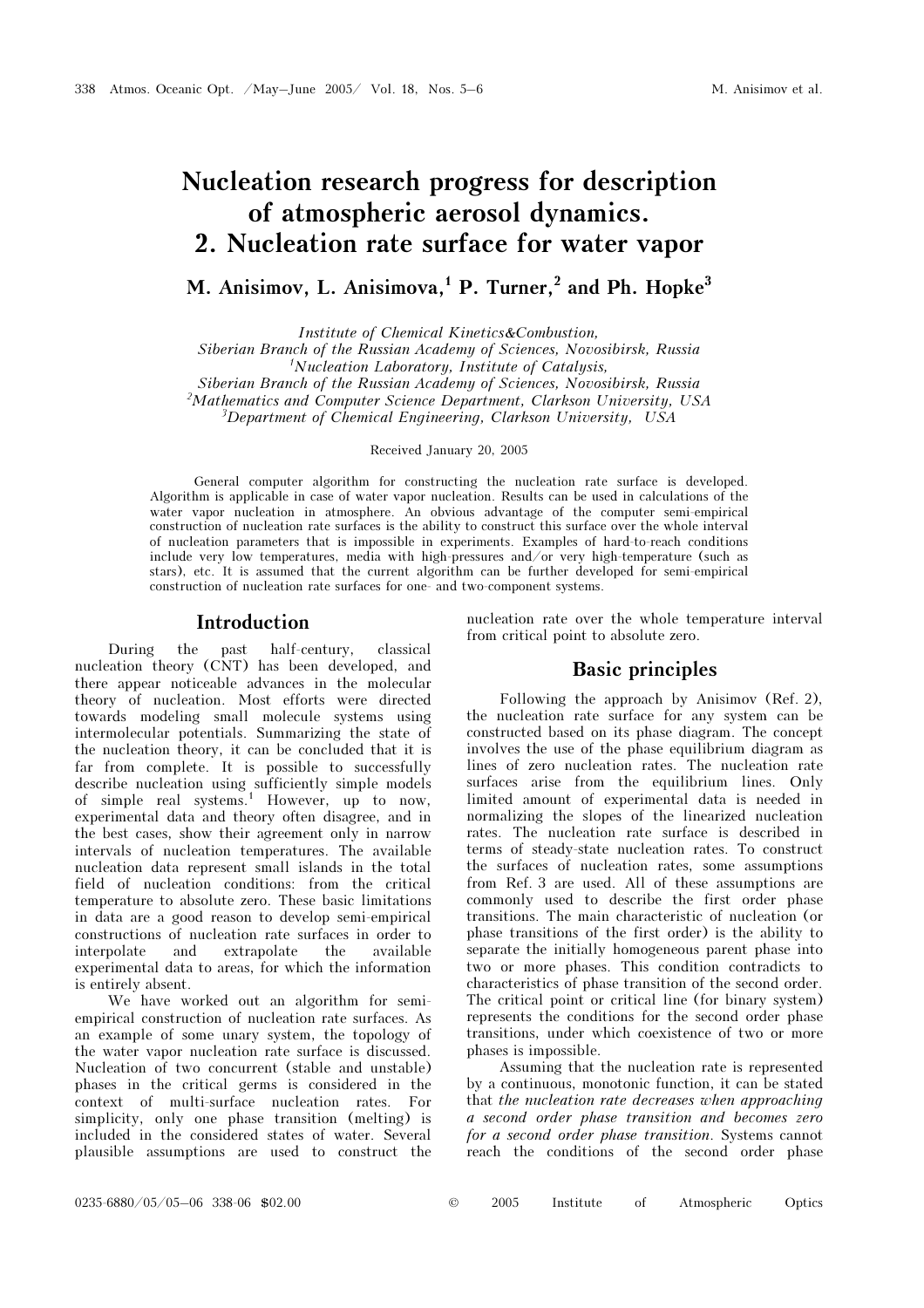transition because of the growing fluctuations near the phase transition in the initial phase. Therefore, it is only possible to discuss the phase transition limit. The algorithm for semi-empirical construction<sup>4</sup> of the nucleation rate surface can be described as follows.

 (a) Obtain an extension of the available data for stable and unstable phase equilibria to critical and the absolute zero temperatures for the system of interest.

(b) Define the conditions corresponding to the highest rates of nucleation (maximum under spinodal conditions in the present research) and extrapolate them to absolute zero.

(c) Assume that the chosen function for the nucleation rate (for example, exponent) holds under all nucleation conditions.

(d) Linearize the experimental nucleation rates, using (c), for all channels.

(e) Estimate the nucleation rates under the spinodal conditions and at any low  $(\log J = -10)$  in our case) nucleation rate, using linear approximation of the experimental data.

(f) Approximate spinodal nucleation rates using known values of nucleation rates under spinodal conditions including zero values at critical and zero temperatures.

(g) Repeat the process (f) for some given low nucleation rate (log  $J = -10$  in this case).

(h) Calculate the nucleation rate surface with the use of linearized functions based on approximations  $(f)$  and  $(g)$ .

# Equilibrium and spinodal lines of water vapor

To use the algorithm, all the experimental data for equilibrium states of water vapor in the form of temperature dependences of the pressure P were taken from the Smithsonian Meteorological Tables<sup>5</sup> and extrapolated to zero temperature through equations:  $\log P_{\text{lad}} = 11.6644 - 2422.2995/T$  and  $\log P_{\text{sd}} = 12.5709 - 2670.5623/T$  for liquid and solid phases, respectively (Figs. 1 and 2).



Fig. 1. The  $PT$  diagram for water: (1) the liquid-vapor equilibrium line; (2) the solid–vapor equilibrium line; (3) the spinodal line.

In these equations, the temperature  $T$  can vary from 0 to 220 K. Equilibrium lines include their extensions, which illustrate stable and unstable equilibria. The vapor–liquid, vapor–solid, and vapor spinodal lines are represented in Fig. 1 in all intervals of temperature and pressure. The vapor–ice equilibrium is extended to spinodal conditions (Fig. 2). The last (spinodal) point of this unstable equilibrium corresponds to a temperature of 487.2 K and a pressure of 10.00 MPa.



Fig. 2. Extrapolation conditions for the spinodal decomposition and phase equilibrium conditions (including the unstable one):  $(1)$  liquid–vapor equilibrium line; (2) solid–vapor equilibrium line; (3) spinodal line.

To calculate the spinodal conditions (pressure and temperature), we must use the equation of state. To find the nucleation rate topology at the absolute zero limit, it is necessary to extend the spinodal line to absolute zero representing the limit of the vapor existence. Spinodal conditions for water vapor were calculated using the Van der Waals equation of state

$$
P = RT/(V-b) - aV^{-2},
$$

where  $V$  is the volume;  $R$  is the gas constant;  $a = 27(RT_c)^2/64P_c$  and  $b = RT_c/8P_c$ . The critical temperature  $T_c = 647.3 \text{ K}$  and the critical pressure  $P_c = 22.04832 \text{ MPa}$  for water were taken from Ref. 6. The spinodal conditions were extrapolated from 220 K to the absolute zero temperature using the equation:  $\log P_{\rm{sp}} = 7.2159 - 217.5720/T$ .

### Spinodal vapor supersaturation

Of particular interest is estimation of the vapor supersaturation for spinodal conditions over the whole temperature interval of the spinodal existence. Recently, it was suggested that the spinodal line for vapor metastable states tends to zero pressure at the zero temperature limit.<sup>3</sup> Consequently, the vapor supersaturation has an indeterminate value in the temperature zero limit. Figure 1 presents the spinodal lines for water vapor.

 It seems that the spinodal vapor supersaturation should be equal to unity both at the absolute zero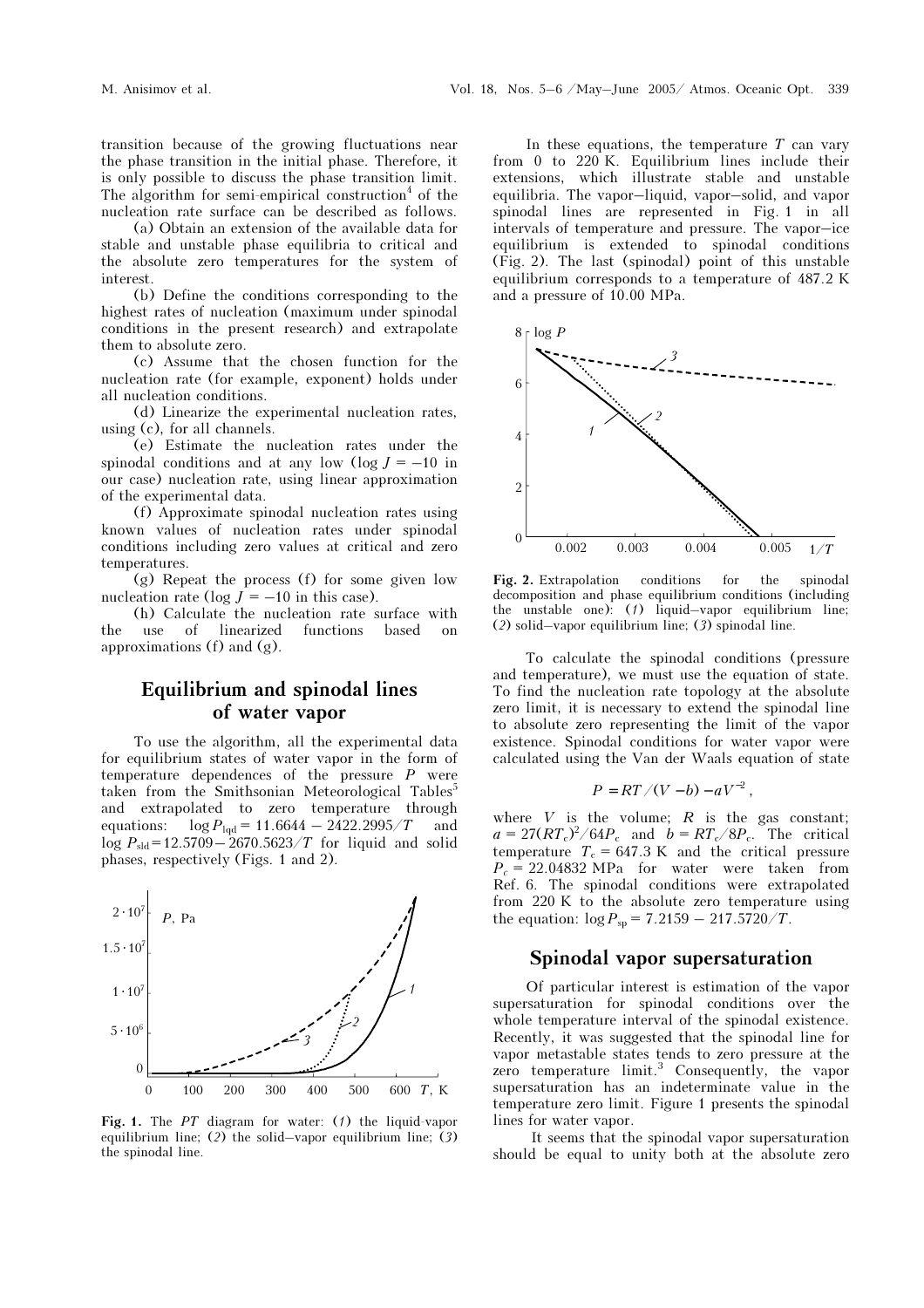limit and at the critical point. Unexpectedly, the vapor supersaturation value sharply increases with decreasing temperature; and the supersaturation logarithm reaches several hundreds at a few Kelvin degrees. In Fig. 3 the spinodal vapor supersaturation is shown only to 35 orders of magnitude.

 Water vapor supersaturation under the spinodal condition grows dramatically from unity in the direction to zero temperature. Semi-empirical estimate of the vapor supersaturation under spinodal conditions can show if this result holds for other vapor.



Fig. 3. Water vapor supersaturations under spinodal conditions: (1) vapor–liquid; (2) vapor–solid.

As it was mentioned above, the spinodal vapor pressure is assumed the same both for liquid and crystal formations. Therefore, the spinodal vapor supersaturation ratios are different for different phases because of the difference in the vapor equilibrium pressures over liquid and solid phases (Fig. 3). Seemingly, the water vapor supersaturation becomes infinite in the absolute zero limit or, more probably, supersaturation must be calculated in the quantum mechanics approximation. The vapor supersaturation growth (see Fig. 3) is clearly pronounced at  $T = 350$  K, where estimate of the spinodal line vapor pressures is more accurate than at low temperatures.

## Linearization of the nucleation data in each channel

It follows from Ref. 7 that vapor nucleation in the vicinity of its triple point is two-channel. In Ref. 8, the average frequencies of the appearance of supercooled water, mixed ice–droplet phase, and ice particles in clouds were experimentally determined. It has been found that water in atmospheric clouds can exist in the droplet or ice states simultaneously at temperatures of  $230 - 270$  K (Ref. 8). It can be expected that particles keep initial phase state of their critical germs. It was noted in Ref. 9 that if air is saturated with respect to ice, it is subsaturated with respect to water. As a result, supercooled water droplets cannot coexist in equilibrium with ice crystals. Continuing this idea, it can be said that ice decreases the amount of undersaturated vapor over droplets because of vapor pumping out through condensation (freezing). It decreases the size and the total number of droplet particles. Obviously, the mixture of droplets and ice particles in the atmosphere must be dynamic, because the processes of droplet freezing and vapor nucleating with formation of droplets and ice particles proceed there

simultaneously.<br>The exp  $experimental$  data<sup>10</sup> correspond to nucleation temperatures below the triple point and they have to represent the resulting nucleation rate for water droplets and ice particles. The experimental data, taken by us from Ref. 10, have the rates not specified by the nature of the condensed phase.

Quantitative data on nucleation rates in each phase (liquid and ice) are not available. Therefore, we specified the phase states on the base of the reasonable topology, which is known for the triple point vicinity<sup>2</sup> for two nucleation channels. The intersection points for the ice and droplet nucleation rates are calculated using the published data<sup>10</sup> for total nucleation rate, i.e., joint values of ice and droplets. According to our estimates, the intersection line of surfaces of both phases is located within three orders of magnitude of the nucleation rate. It should be emphasized that the nucleation rate must be represented by two nucleation channels and two-sheet nucleation surface.

The nucleation rates for ice or liquid droplets can be described using the linearized approximation such as  $\log J = a + b \log^{-2} S$ , where *J* is the vapor nucleation rate, coefficients  $a$  and  $b$  are constant for given temperature  $T$  of nucleation. It is assumed that these approximations of the experimental nucleation rates are true for all nucleation conditions from zero to maximum value. The nucleation rates for ice  $J_s$ and droplets  $J_d$  (Fig. 4) can be described using the linear approximations from Table 1, where  $S$  is the vapor supersaturation ratio for the given phase, and T is the nucleation temperature. It is assumed that these approximations of the nucleation rates for each channel, listed in Table 1, hold for all nucleation conditions from zero to maximum value.

Table 1. Approximations of the quasiexperimental ice  $(J_s)$ and droplet  $(J_d)$  nucleation rates extracted from the experimental data<sup>10</sup> for nucleation temperatures,  $T(K)$ 

| T. K | $log J_s$                       | $\log J_d$                      |
|------|---------------------------------|---------------------------------|
| 220  | $20.0357 - 21.6108 \log^{-2} S$ | $19.0615 - 14.1080 \log^{-2} S$ |
| 230  | $21.1240 - 19.1413 \log^{-2} S$ | $20.8838 - 13.5074 \log^{-2} S$ |
| 240  | $21.1723 - 15.6712 \log^{-2} S$ | $22.6646 - 12.9738 \log^{-2} S$ |
| 250  | $20.9976 - 12.8425 \log^{-2} S$ | $22.5084 - 11.2466 \log^{-2} S$ |
| 260  | $20.3089 - 9.9781 \log^{-2} S$  | $22.0372 - 9.6404 \log^{-2} S$  |

The above point of view can be illustrated schematically by Fig. 5, where the linearized nucleation rate isotherm arises from the point of phase equilibrium.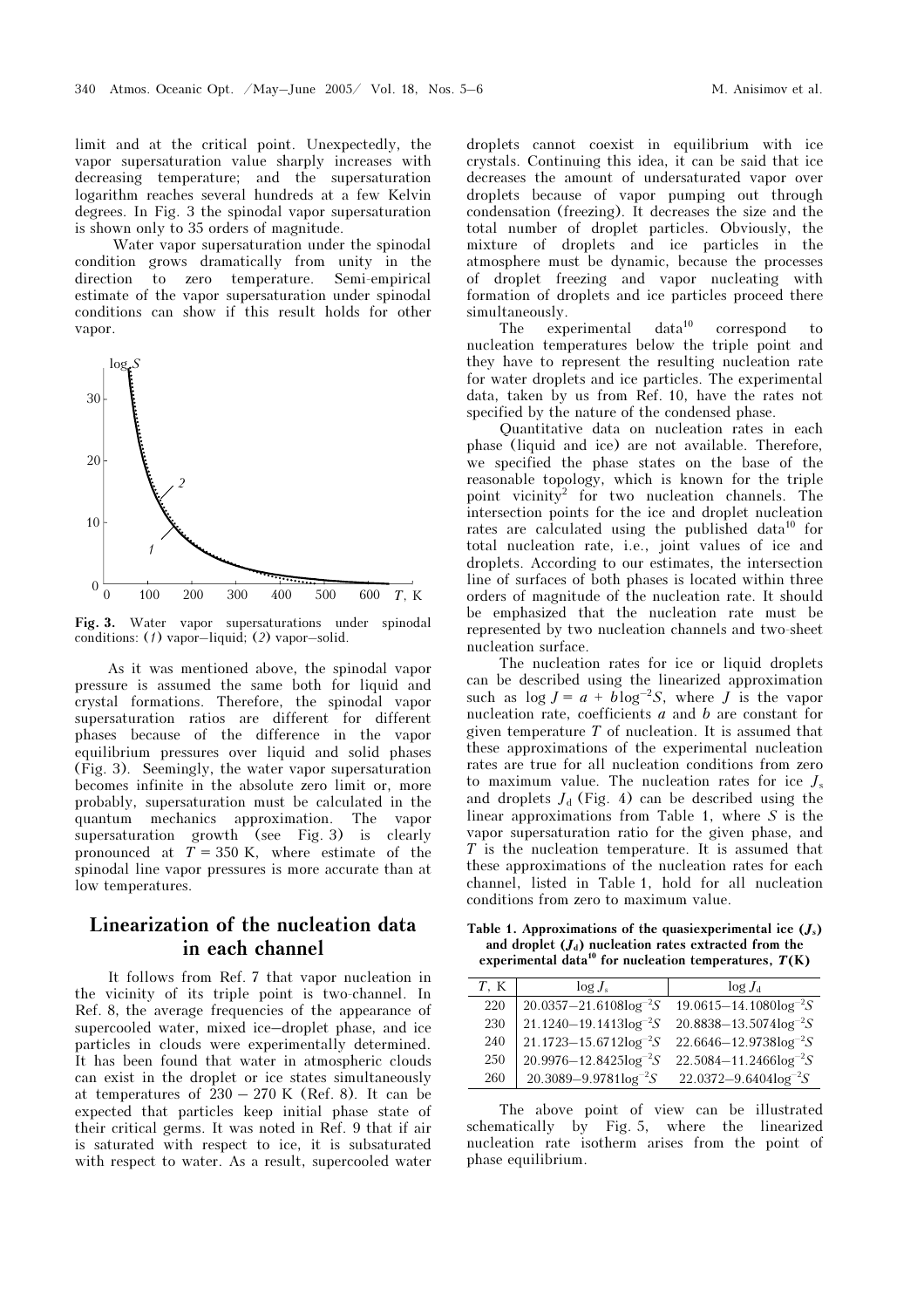

Fig. 4. Experimental data<sup>10</sup> (4) and their regressions (1) for the total nucleation rate for ice (3) and water droplets (2). Temperatures of nucleation are shown near each curve.

The slope of the linearization is defined by the experimental data points. The top point of linearization corresponds to the vapor spinodal conditions.



Fig. 5. Scheme of algorithm for the computer semi-empirical construction of nucleation rate surfaces.

# Nucleation rate under spinodal conditions and the vapor supersaturation profile at  $J = 10^{-10}$  cm<sup>-3</sup>s<sup>-1</sup>

Extreme nucleation rates can be extrapolated to conditions of spinodal decomposition, which will result in estimates of nucleation rates under spinodal conditions. Zero rates of nucleation at the critical temperature and absolute zero as well as the extrapolated points provide for all currently available information on nucleation rate estimation under spinodal conditions. Possible spinodal nucleation rates are illustrated in Fig. 6 for the case of water vapor nucleation. Second order regression in the  $log J-T$ space is used to approximate the points for ice (black dots) and droplets (gray dots) using zero values of nucleation rates at the critical point and the absolute zero temperature limit. The regressions involve the equilibrium conditions as zero values of the nucleation rate. Nucleation rate of  $10^{-10}$  cm<sup>-3</sup> · s<sup>-1</sup> is used as a reference level in our consideration. Extrapolation of the linearized experimental data was used to estimate the supersaturation values for that nucleation rate.

 Spinodal supersaturations and the supersaturations (or vapor pressures), estimated at the reference nucleation rate using the regressions for each phase nucleation rate (Fig. 4 and Table 1), can be used to depict the vapor pressure (bold line in Fig. 6) for the reference nucleation rate level. Figure 6 illustrates relative configurations of the spinodal nucleation rates for ice particles and water droplets, as well as the vapor pressure at  $J = 10^{-10}$  cm<sup>-3</sup> · s<sup>-1</sup>.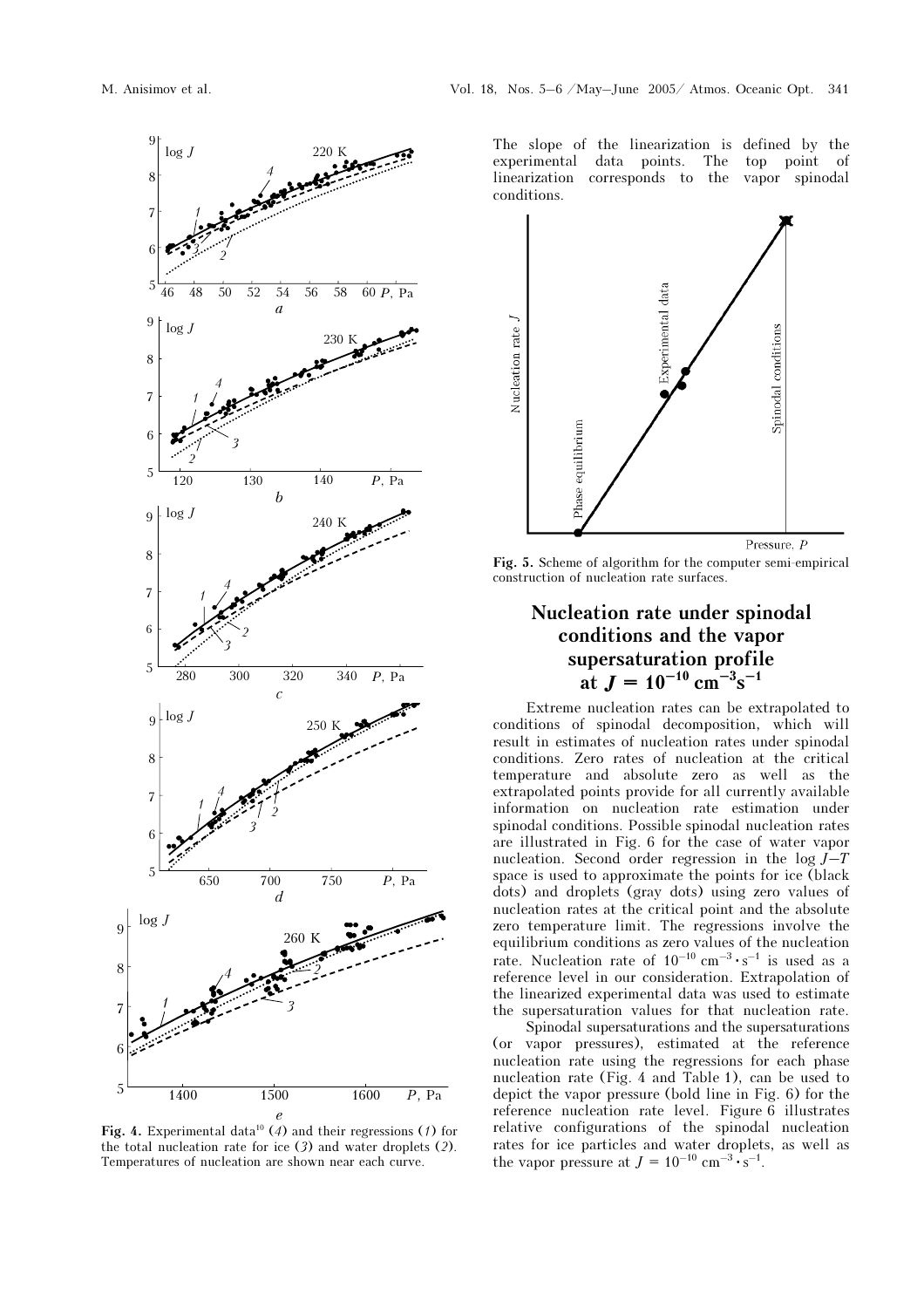

Fig. 6. Spinodal nucleation rates. Ice nucleation (gray line); droplet nucleation (dashed line); and vapor pressure (bold line).

### Nucleation rate surface

The lowest level of nucleation rate surface at  $J = 10^{-10}$  cm<sup>-3</sup> · s<sup>-1</sup> is low enough for any practical use because the nucleation rate  $J = 10^{-10}$  cm<sup>-3</sup> · s<sup>-1</sup> yields only one nucleation event per cm<sup>3</sup> for more than 300 years. With linear approximation of the same kind (using scale or any other functional relations) for the given nucleation temperature  $(\log J = a + b \log^{-2} S)$  in our case), it is possible to build the nucleation rate surfaces for formation rates of any phase (crystal or liquid in our case). Insignificant extensions to the critical and absolute zero temperatures aiming at obtaining the total nucleation rate surface can be performed using any

reasonable extrapolation of constants, which were employed in linearization. Figure 7 illustrates the nucleation rate surface in the  $log J - T - P$  space. The alternative  $J-T-P$  presentation is shown in Fig. 8. The equations representing the isotherms of the nucleation rate surfaces are collected in Table 2. The available experimental data on nucleation and equations of states play key roles in this semiempirical construction.



Fig. 7. Nucleation rate surfaces for water droplets and ice particles in the log  $J-P-T$  space; water droplet nucleation (bold lines); ice particle nucleation (gray lines); and vapor spinodal (dashed line).

Note that nucleation is considered here in the one-component approximation for the "water vapor – carrier gas" system. However, such nucleation in fact is binary, because the carrier gas takes part as the second component.<sup>11</sup>

|  |  |  | Table 2. Equations representing the isotherms of the nucleation rate surfaces |  |  |  |  |  |  |  |  |
|--|--|--|-------------------------------------------------------------------------------|--|--|--|--|--|--|--|--|
|--|--|--|-------------------------------------------------------------------------------|--|--|--|--|--|--|--|--|

| For nucleation of droplets or glassy particles    | For nucleation of solid phase (ice)                    |
|---------------------------------------------------|--------------------------------------------------------|
| $\log J_d$ [20 K] = -5.8046-12.3370 $\log^{-2}S$  | $\log J_s$ [20 K] = -9.9994-(6.619e-3) $\log^{-2}S$    |
| $\log J_d$ [40 K] = -1.8765-6.1199 $\log^{-2}S$   | $\log J_s$ [40 K] = -5.0543-12.2849 $\log^{-2}S$       |
| $\log J_d$ [100 K] = 8.3047-2.3702 $\log^{-2}S$   | $log J_s [100 \text{ K}] = 7.1300 - 6.0197 log^{-2} S$ |
| $\log J_d$ [160 K] = 16.0822–1.4137 $\log^{-2}S$  | $\log J_s$ [160 K] = 15.3388-3.0508 $\log^{-2}S$       |
| $\log J_d$ [210 K] = 20.7293-1.0224 $\log^{-2}S$  | $\log J_s$ [210 K] = 19.1441–1.8134 $\log^{-2}S$       |
| $log J_d$ [220 K] = 21.4589–0.9643 $log^{-2}S$    | $log J_s$ [220 K] = 19.5742–1.6368 $log^{-2}S$         |
| $log J_d$ [230 K] = 22.1222–0.9107 $log^{-2}S$    | $\log J_s$ [230 K] = 19.8940–1.4773 $\log^{-2}S$       |
| $log J_d$ [240 K] = 22.7189–0.8613 $log^{-2}S$    | $\log J_s$ [240 K] = 20.1037–1.3330 $\log^{-2}S$       |
| $log J_d$ [250 K] = 23.2492–0.8154 $log^{-2}S$    | $\log J_s$ [250 K] = 20.2031–1.2021 $\log^{-2}S$       |
| $\log J_d$ [260 K] = 23.7130-0.7726 $\log^{-2}S$  | $\log J_s$ [260 K] = 20.1923–1.0833 $\log^{-2}S$       |
| $\log J_d$ [270 K] = 24.1104–0.7327 $\log^{-2}S$  | $\log J_s$ [270 K] = 20.0714–0.9752 $\log^{-2}S$       |
| $log J_d$ [300 K] = 24.9046–0.6269 $log^{-2}S$    | $log J_s$ [300 K] = 19.0483–0.7051 $log^{-2}S$         |
| $log J_d$ [330 K] = 25.1029–0.5376 $log^{-2}S$    | $log J_s$ [330 K] = 17.0365–0.4996 $log^{-2}S$         |
| $log J_d$ [360 K] = 24.7074–0.4606 $log^{-2}S$    | $log J_s$ [360 K] = 14.0399–0.3426 $log^{-2}S$         |
| $log J_d$ [390 K] = 23.7206–0.3930 $log^{-2}S$    | $log J_s$ [390 K] = 10.0676–0.2228 $log^{-2}S$         |
| $\log J_d$ [450 K] = 19.9884–0.2785 $\log^{-2}S$  | $\log J_s$ [450 K] = -0.6056-0.0647 $\log^{-2}S$       |
| $log J_d$ [510 K] = 14.0209–0.1840 $log^{-2}S$    |                                                        |
| $\log J_d$ [570 K] = 6.2725–0.1055 $\log^{-2}S$   |                                                        |
| $\log J_d$ [630 K] = -12.5176+0.0141 $\log^{-2}S$ |                                                        |